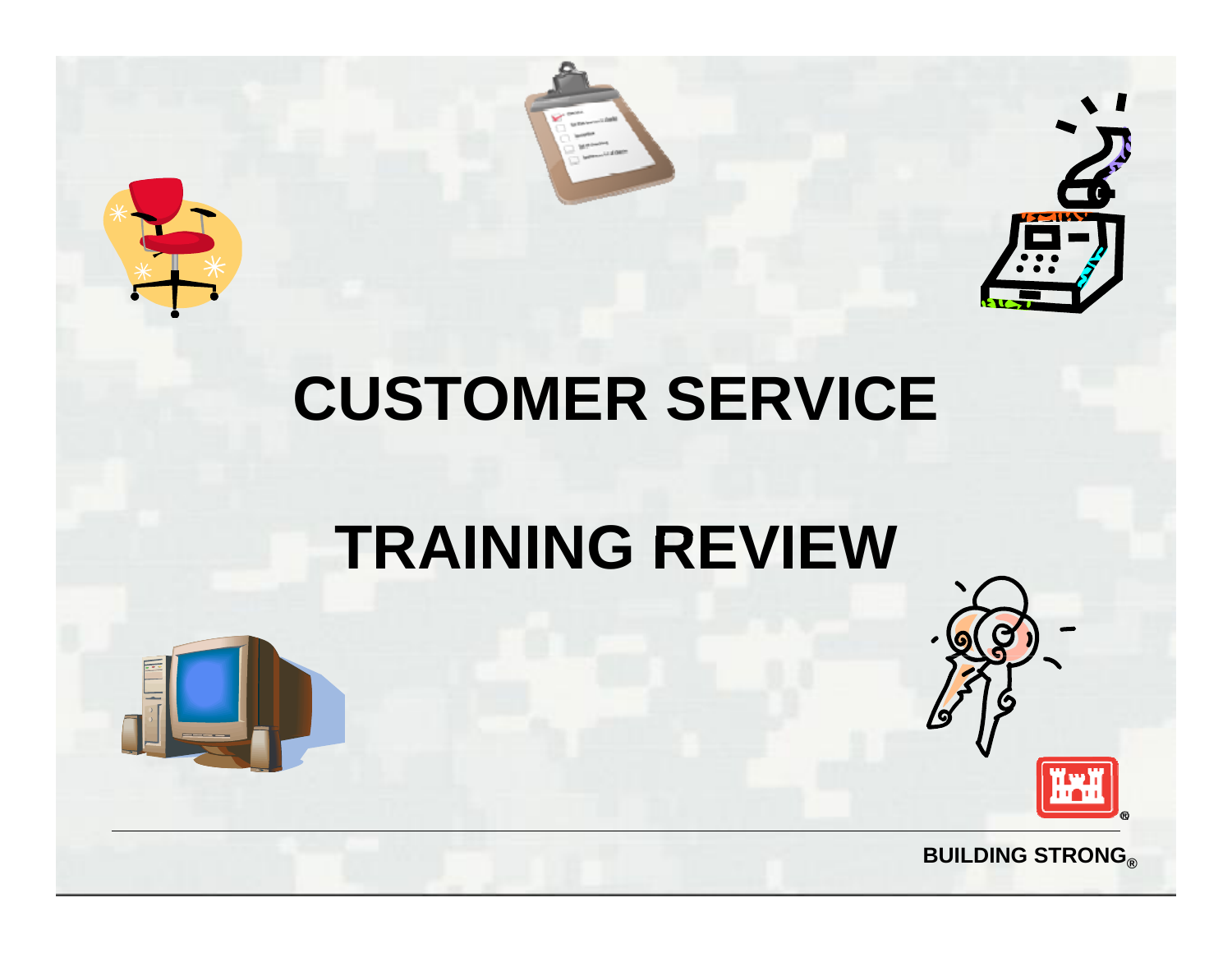# Happy Campers Wanted



- Why customers quit your business
	- ► 1% Die
	- ► 3% Move Away
	- ► 5% Recommendation
	- ► 9% Competitive Reasons
	- ► 14% Product Dissatisfaction
	- BUT…
	- ► 68 % Leave Because of Poor Service



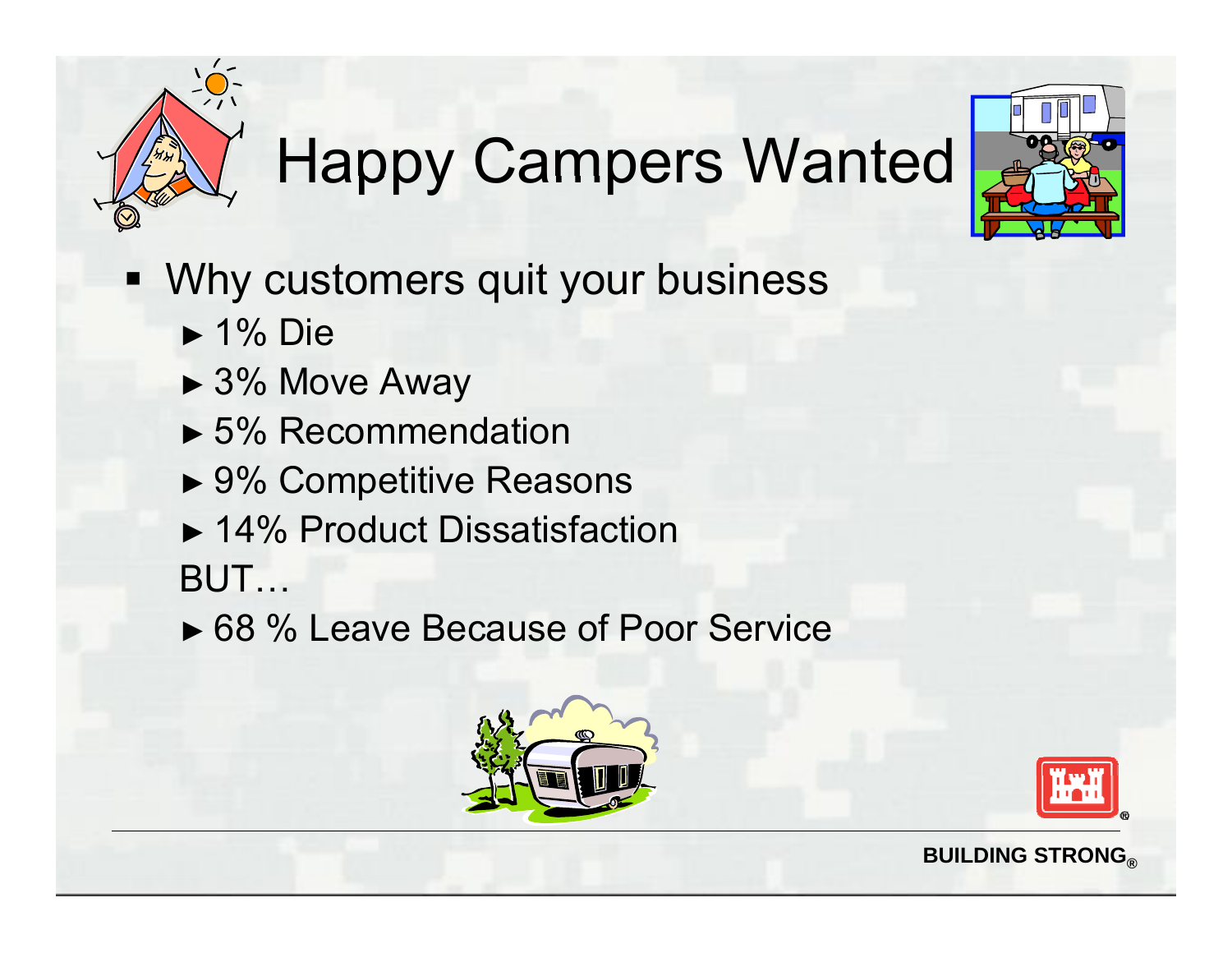

# Happy Campers Wanted



Of dissatisfied customers…

- $\blacksquare$ 98% will not complain, they just leave.
- $\blacksquare$  95% will become loyal customers if their complaints are handled well and quickly.



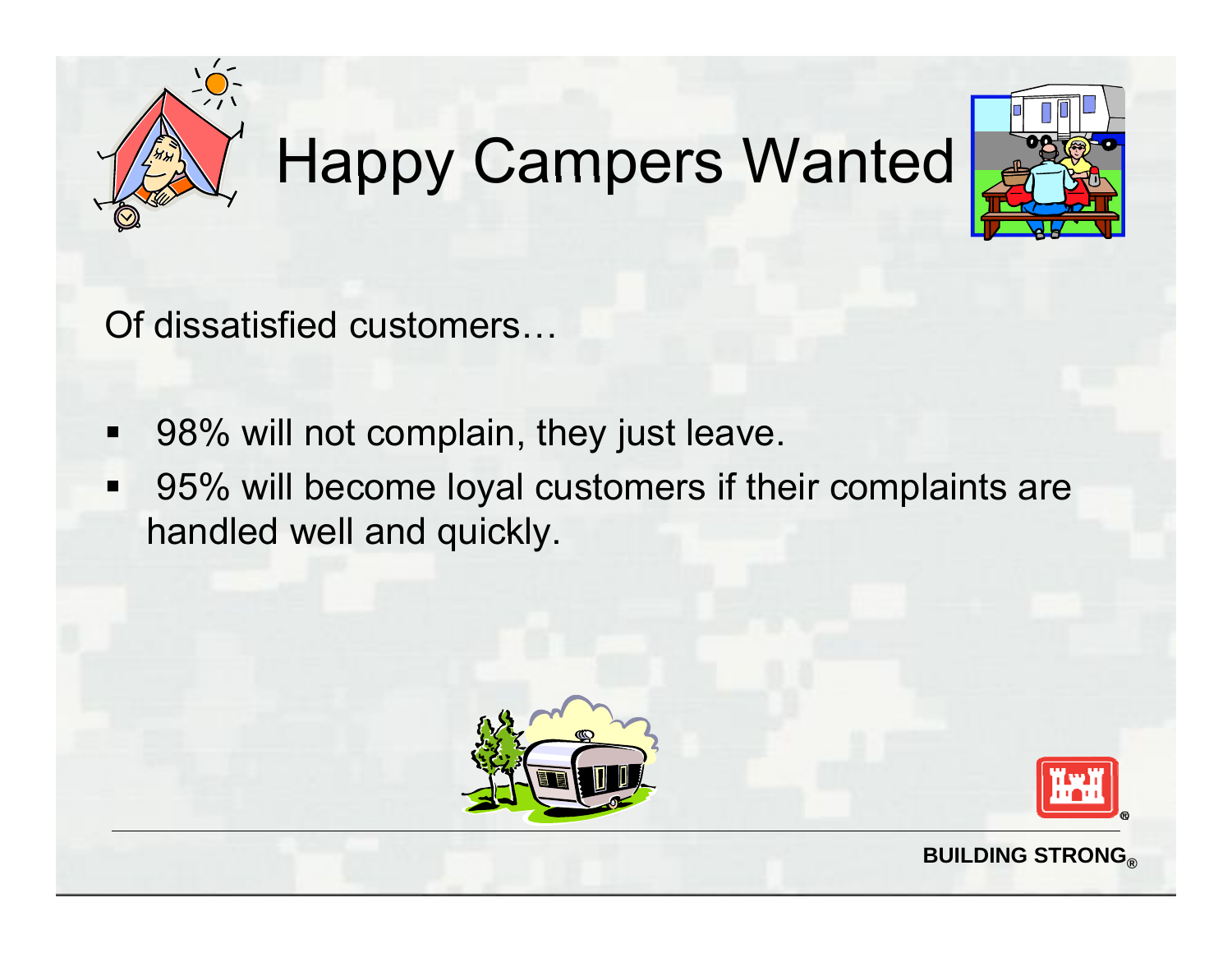### Customer Service Standards

- Ξ All dealings with the public shall be conducted in a professional manner that presents a positive image.
	- ► Gate Attendants shall NOT:
		- Discriminate against any customer for any reason. All customers should feel comfortable in our areas.
	- ► Gate Attendants shall:
		- Maintain a professional appearance.
		- Greet customers in <sup>a</sup> friendly, courteous, respectful, professional and appropriate manner in all situations.
		- Be responsive to and demonstrate a willingness to promptly help customers.
- $\blacksquare$ Customers are a part of our job, not an interruption!

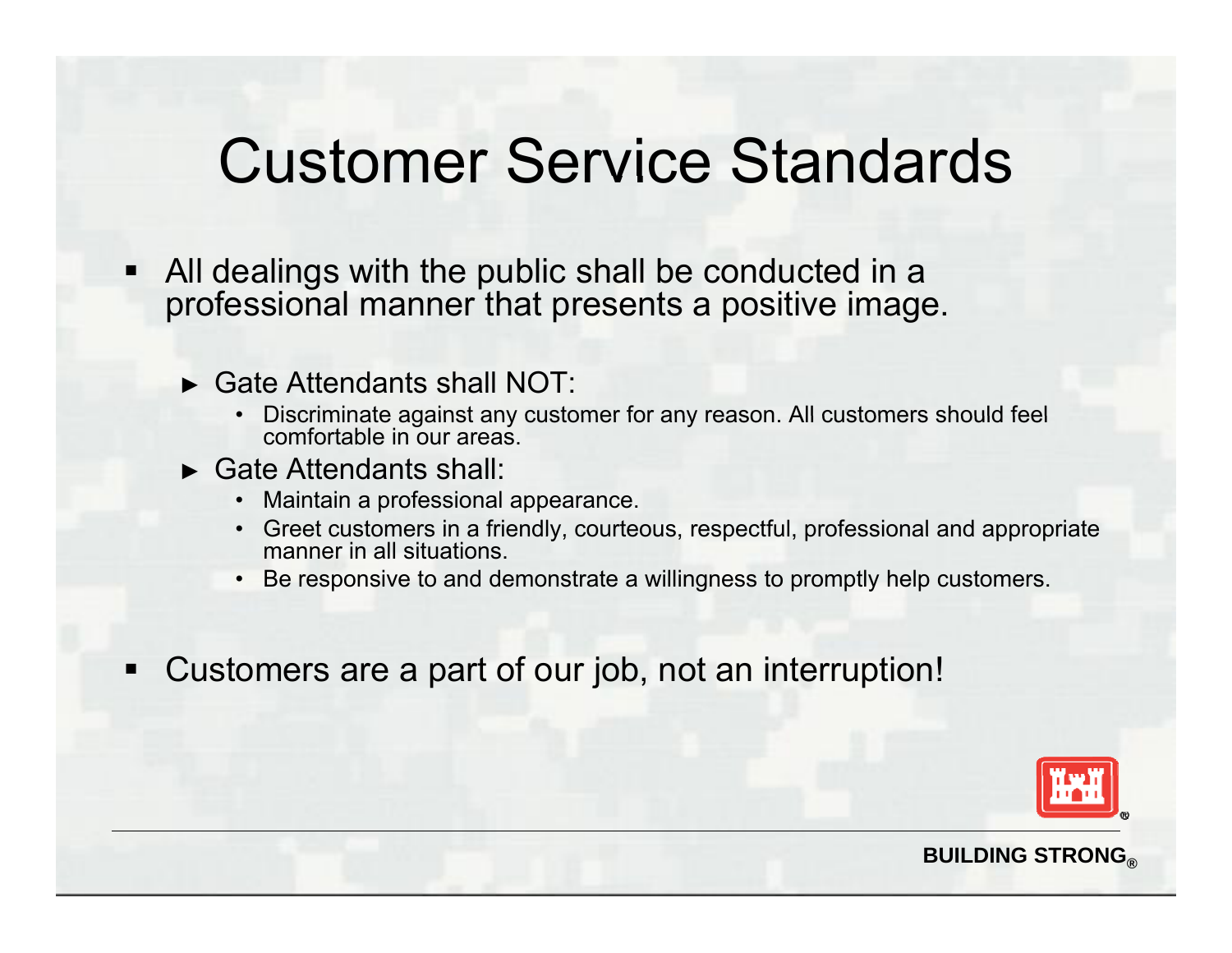## **Complaints**

- **If a visitor wishes to complain you need to** contact an on-duty park ranger immediately. If one is not available give them the Ranger office number 541-506- 7819 to contact a Ranger or Manager.
- Good comments are also welcome!



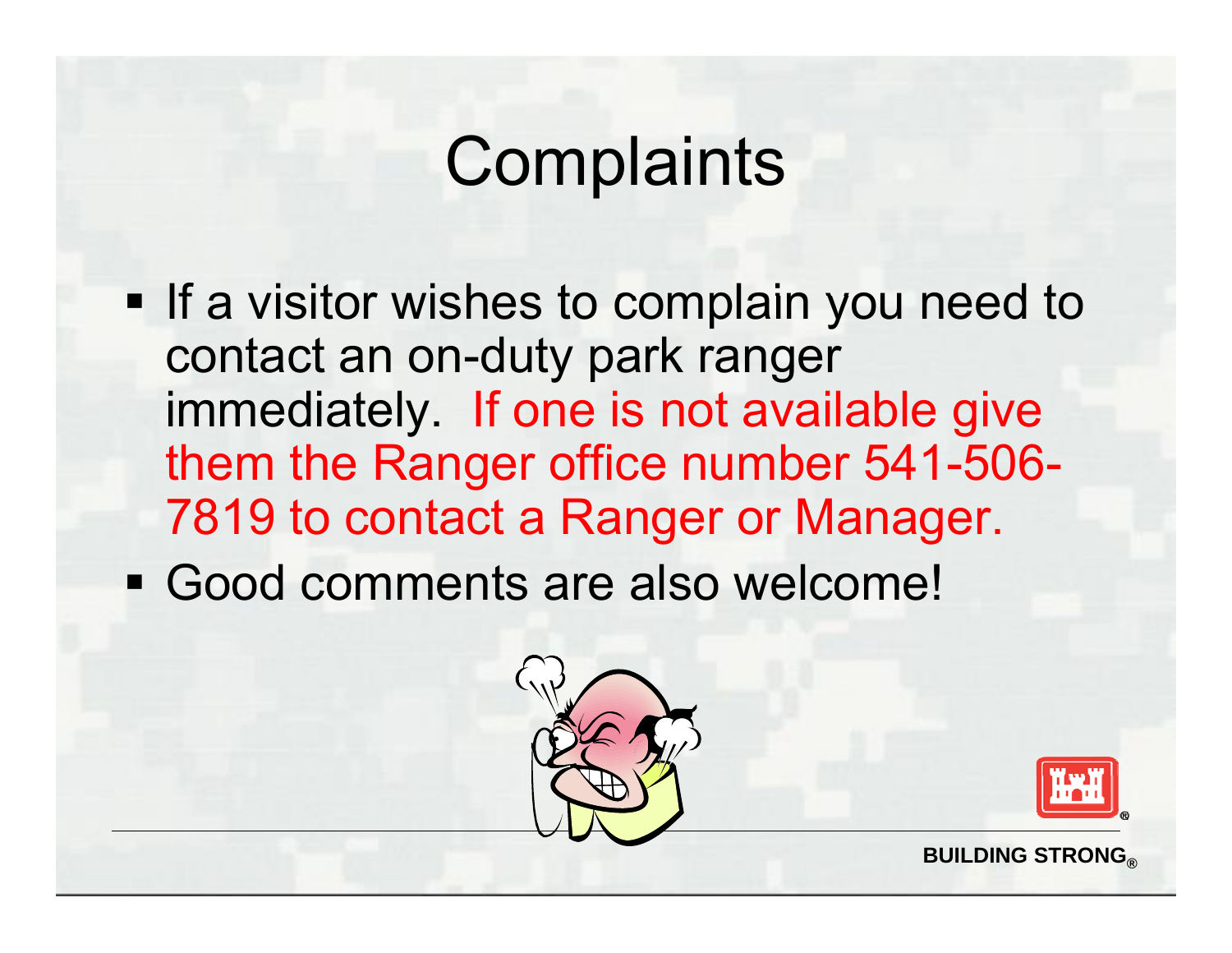### Park Rules and Regulations

#### Title 36 CFR

- ►Be familiar with Title 36 rules and regulations, but DON'T enforce
	- Call a Park Ranger or Sheriffs office (after hours)
- Local Rules
	- ►Be familiar with local rules, but don't enforce



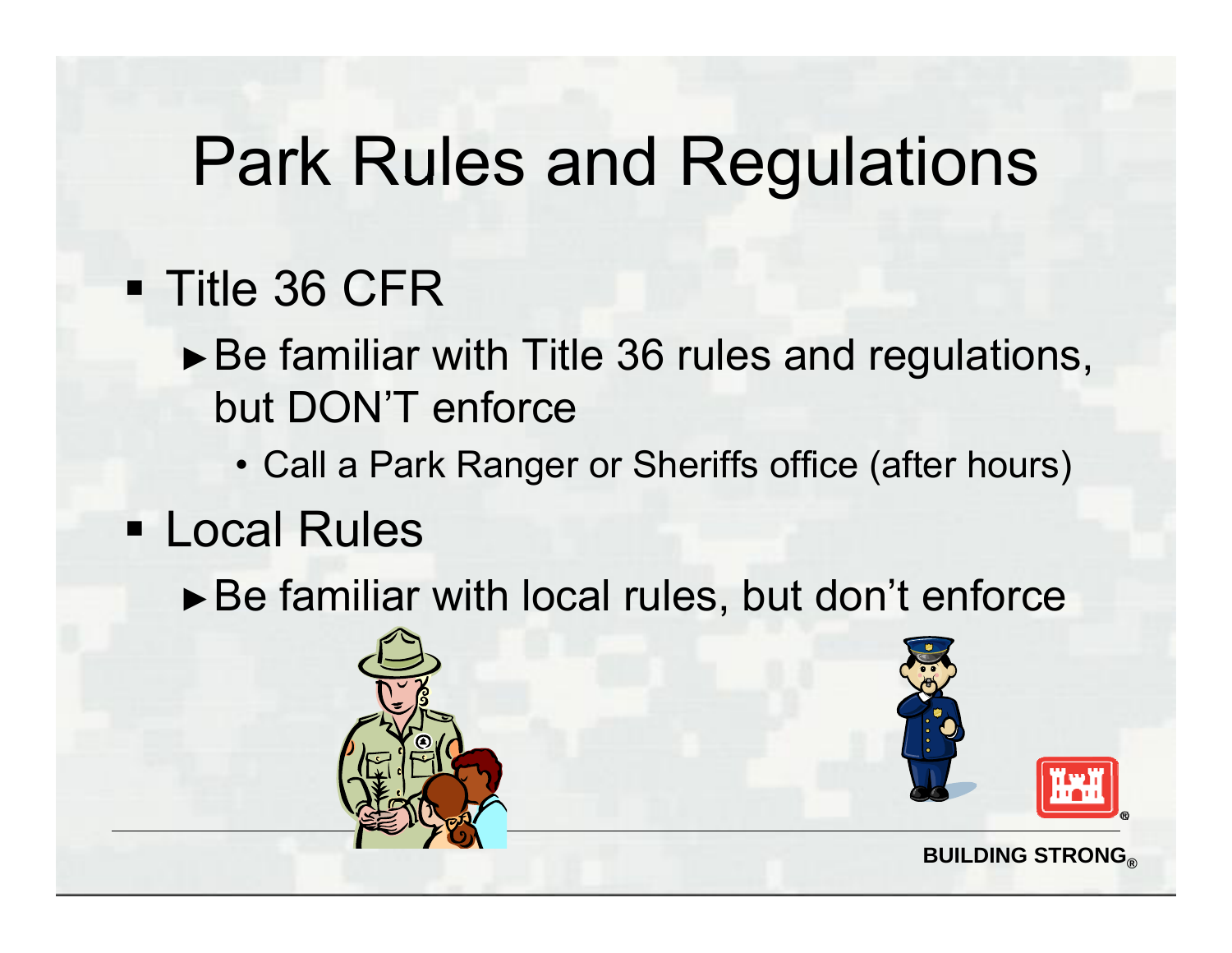### Guidelines for Park Rules and Regulations

- 1. Make **recommendations or suggestions** to visitors about rules and regulations
- **2. Don't** enforce any rules or regulations
- **3. Don't** make any promises that **you** can't keep
- 4. All we want is **compliance**

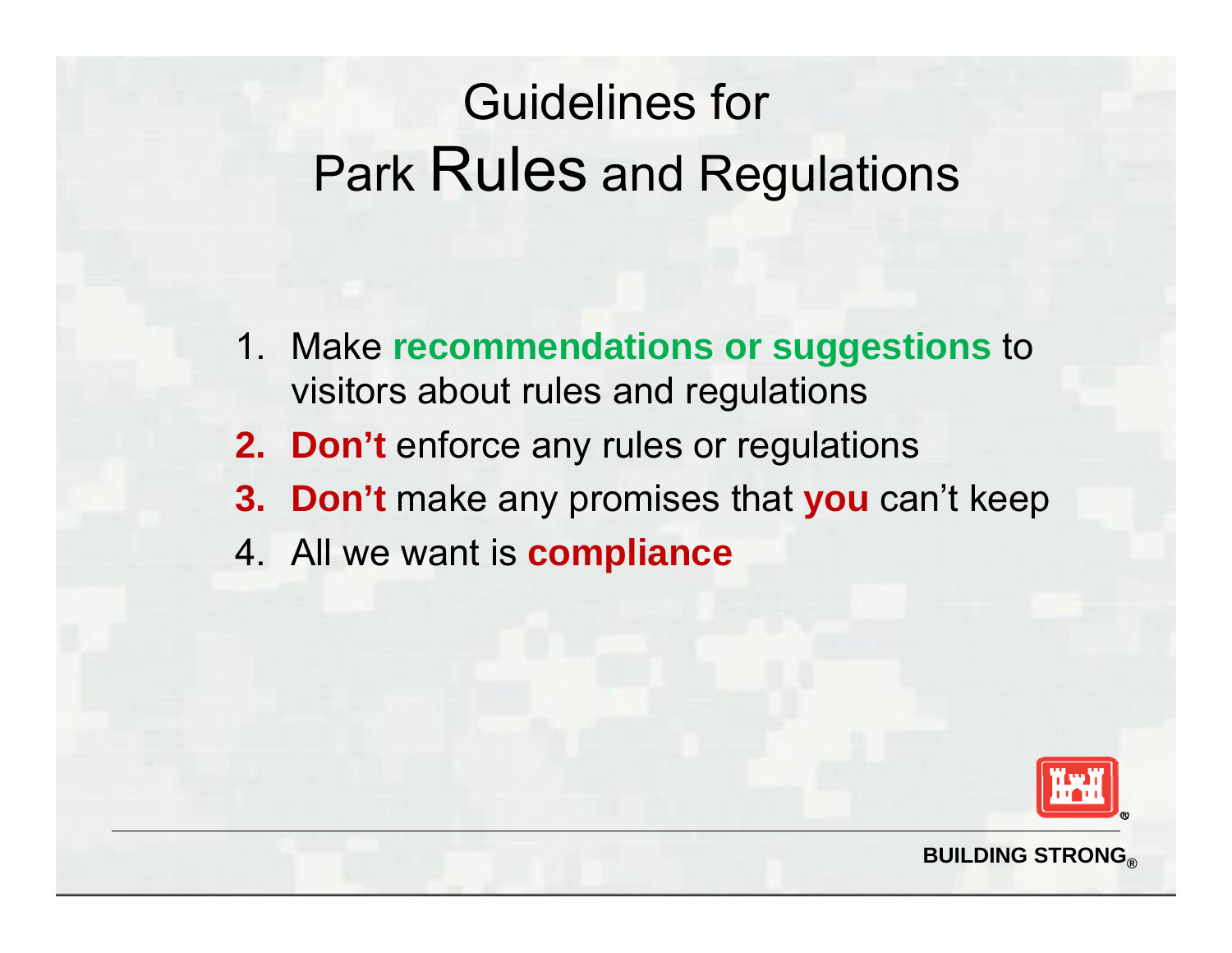## Gate Attendant shall notify a Ranger on duty IMMEDIATELY

- 1. If any visitor or groups of visitors are unruly, noncompliant or the gate attendant feels the situation is unsafe
- 2. Of any Title 36 violations. This includes unsafe activity on the water or at the swim beach (reckless behavior, unattended children, etc.)
- 3. Of any accidents, police, fire or ambulance calls occurring in the park.

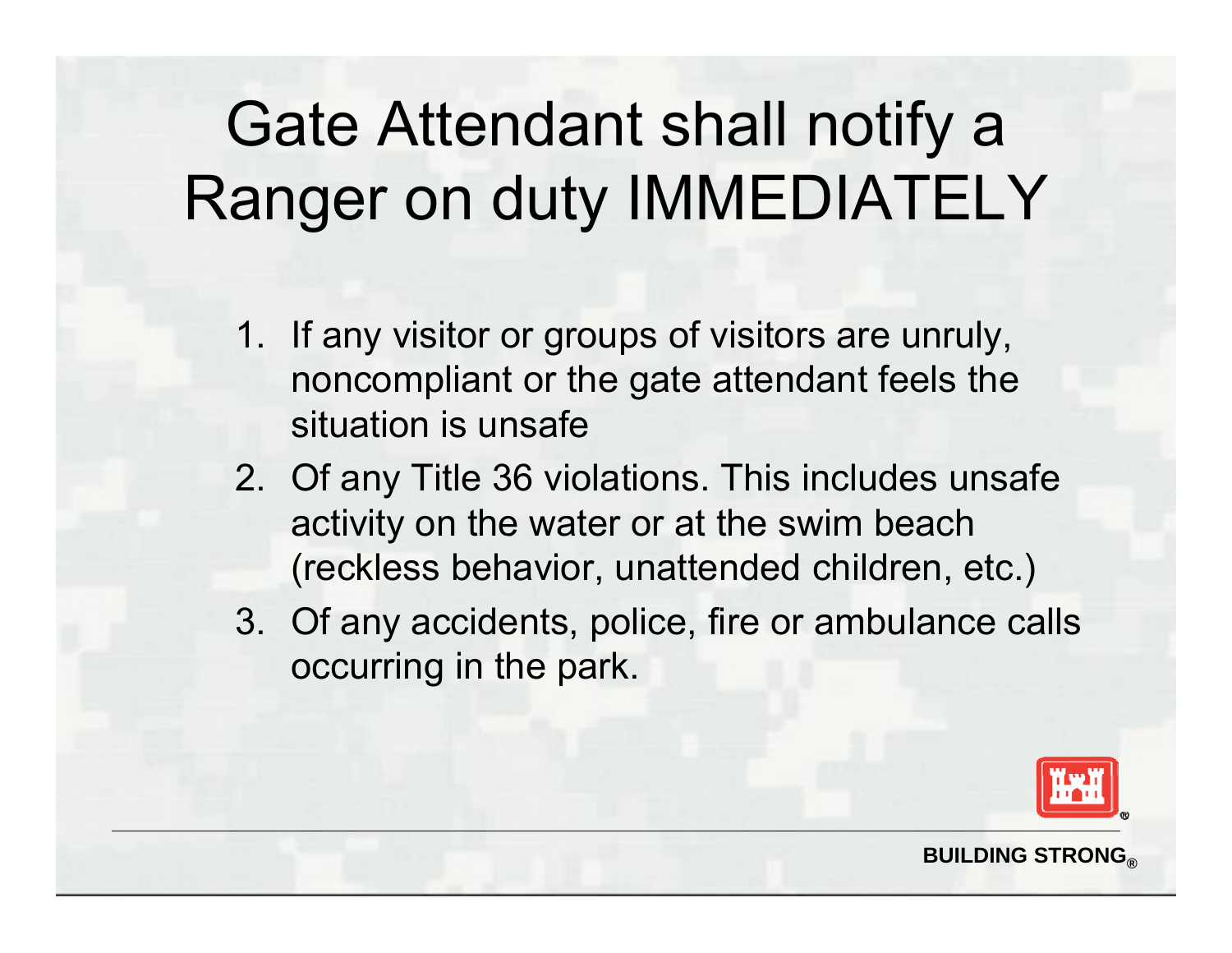# **Security**



- Always keep gate house locked
- $\blacksquare$ Do not let visitors (of any kind) in the gate house
- $\blacksquare$ Keep all money secured at all times
- $\blacksquare$ • Don't discuss our fee collection procedures
- Don't misuse the computer
- Always set the alarm when you leave at night



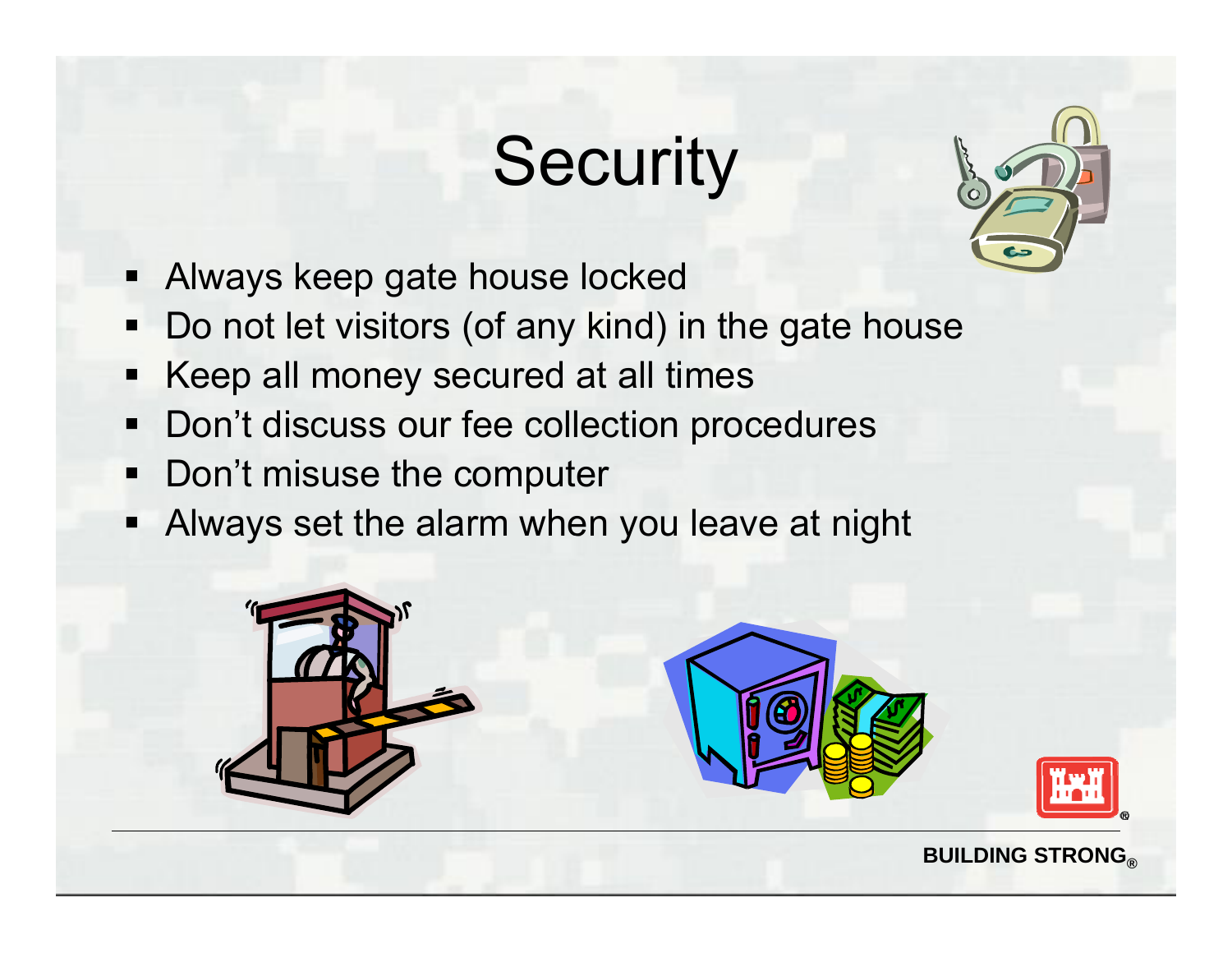

# Emergencies



- ۳ In case of an emergency call 911 and/or Park Ranger
- $\blacksquare$ Gather as much information as possible
- Stay in gate house unless told to do otherwise
- Standby for assistance
- ۳ Do not make any comments to the media at any time (refer them to the office)
- Assist emergency personnel by staying in the gate house (you will be given instructions if needed)